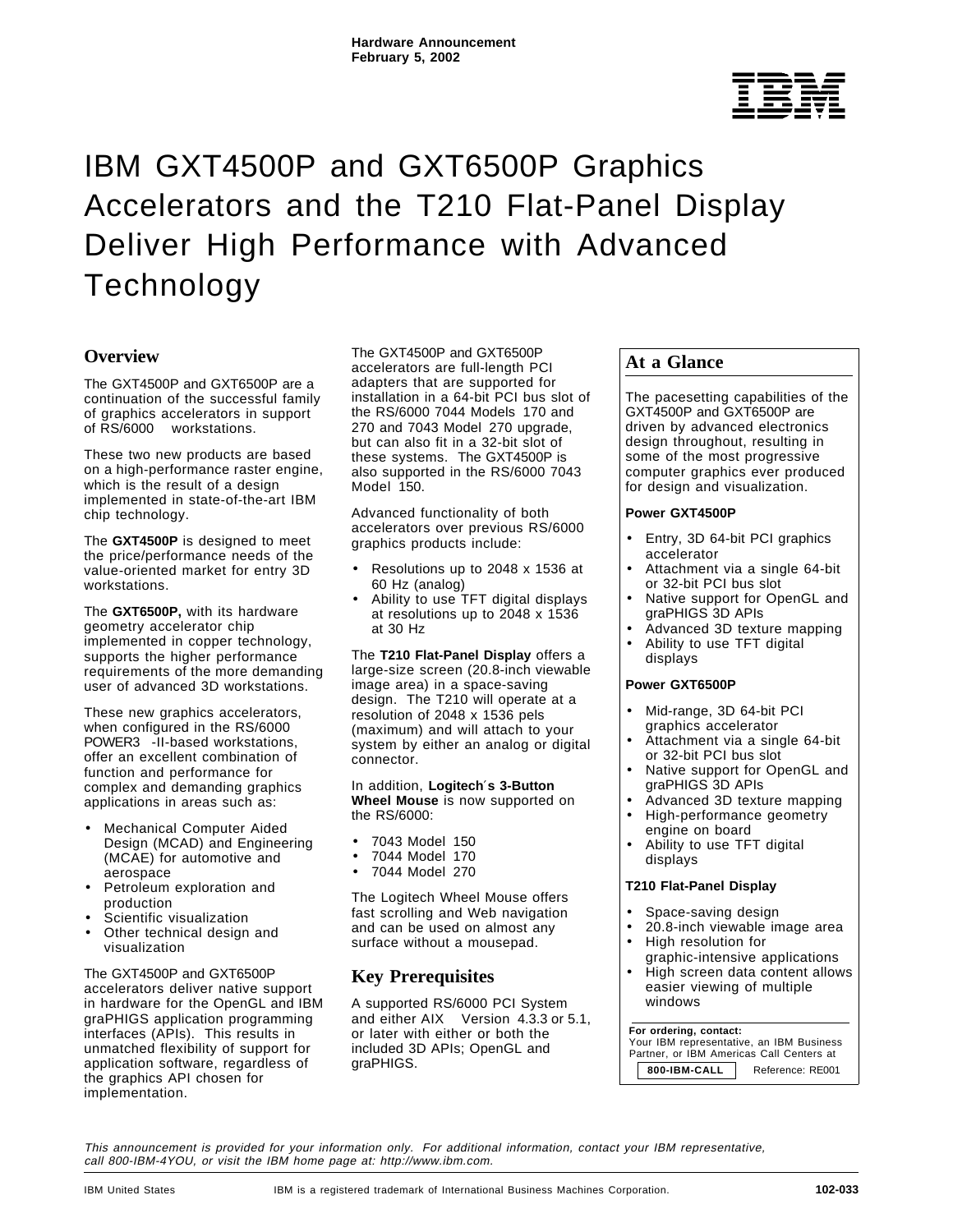

**GXT4500P**

The GXT4500P:

- Meets the price/performance needs of the value-oriented market for entry 3D workstations
- Shows improvement over previous IBM graphics accelerators, while providing a very attractive price point

The IBM Power GXT4500P Graphics Accelerator is a 64-bit entry 3D PCI Graphics adapter for the RS/6000 Models 7044-170 and 7044-270, 7043-150 and 7043-270 upgrade. This adapter has the following base features:

- 128 MB Unified Frame Buffer
	- − 24-Bit Double Buffered up to 2048 x 1536 on analog or digital displays
	- − 24-Bit Double Buffered Stereo up to 1280 x 1024
	- − 24-Bit Z-Buffer
	- − 4/8-Bit Overlay − 8-Bit Double Buffered Alpha
	- − 8-Bit Stencil
	- − 8 Windows ID bits
	- − 4 Clipping Planes
- Scissor Registers
- Texture Mapping
	- − Up to 110 MB Texture Memory (1280 x 1024)
	- − Dual Texture
	- − 3D Texture
- Four Hardware Color Maps

API Support:

- X11
- **GraPHIGS**
- OpenGL 1.2

#### Monitor Support:

- Resolutions Supported:
	- − 1024 x 768 at 85 Hz (analog) or 60 Hz (digital)
	- − 1280 x 1024 at 85 Hz (analog) or 60 Hz (digital)
	- − 1600 x 1200 at 85 Hz (analog) or 60 Hz (digital)
	- − 1920 x 1200 at 76 Hz
	- − 2048 x 1536 at 60 Hz (analog) or 30 Hz (digital)
- DDC2B Support
- ISO 9241-3- and ISO 13406-2-Compliant

The GXT6500P, with its hardware geometry acceleration:

**GXT6500P**

- Supports the higher performance requirements of the more demanding user of advanced 3D workstations
- Provides the highest level of graphics performance available for the RS/6000 workstations
- Delivers advances in performance as measured by the Graphics Performance Characterization (GPC) Characterization benchmarks and, more importantly, within MCAD and MCAE applications

In the GXT6500P, the geometry engine performs very-high, precision transformations on geometric models and provides clipping and multisource lighting.

The IBM Power GXT6500P Graphics Accelerator is a 64-bit, mid-range, 3D PCI Graphics adapter for the RS/6000 Models 7044-170 and 7044-270 and 7043-270 upgrade. This adapter has the following base features:

- 128 MB Unified Frame Buffer
	- − 24-Bit Double Buffered up to 2048 x 1536 on analog or digital displays
	- − 24-Bit Double Buffered Stereo up to 1280 x 1024
	- − 24-Bit Z-Buffer
	- − 4/8-Bit Overlay
	- − 8-Bit Double Buffered Alpha
	- − 4-Bit Stencil
	- − 8 Windows ID bits
	- − 4-Bit Clipping Planes
- Scissor Registers
- Texture Mapping
	- − Up to 110 MB Texture Memory (1280 x 1024)
	- Dual Texture
	- − 3D Texture
- Four Hardware Color Maps
- Full OpenGL/graPHIGS Geometry Accelerator

#### API Support:

- X11
- **GraPHIGS**
- OpenGL 1.2.1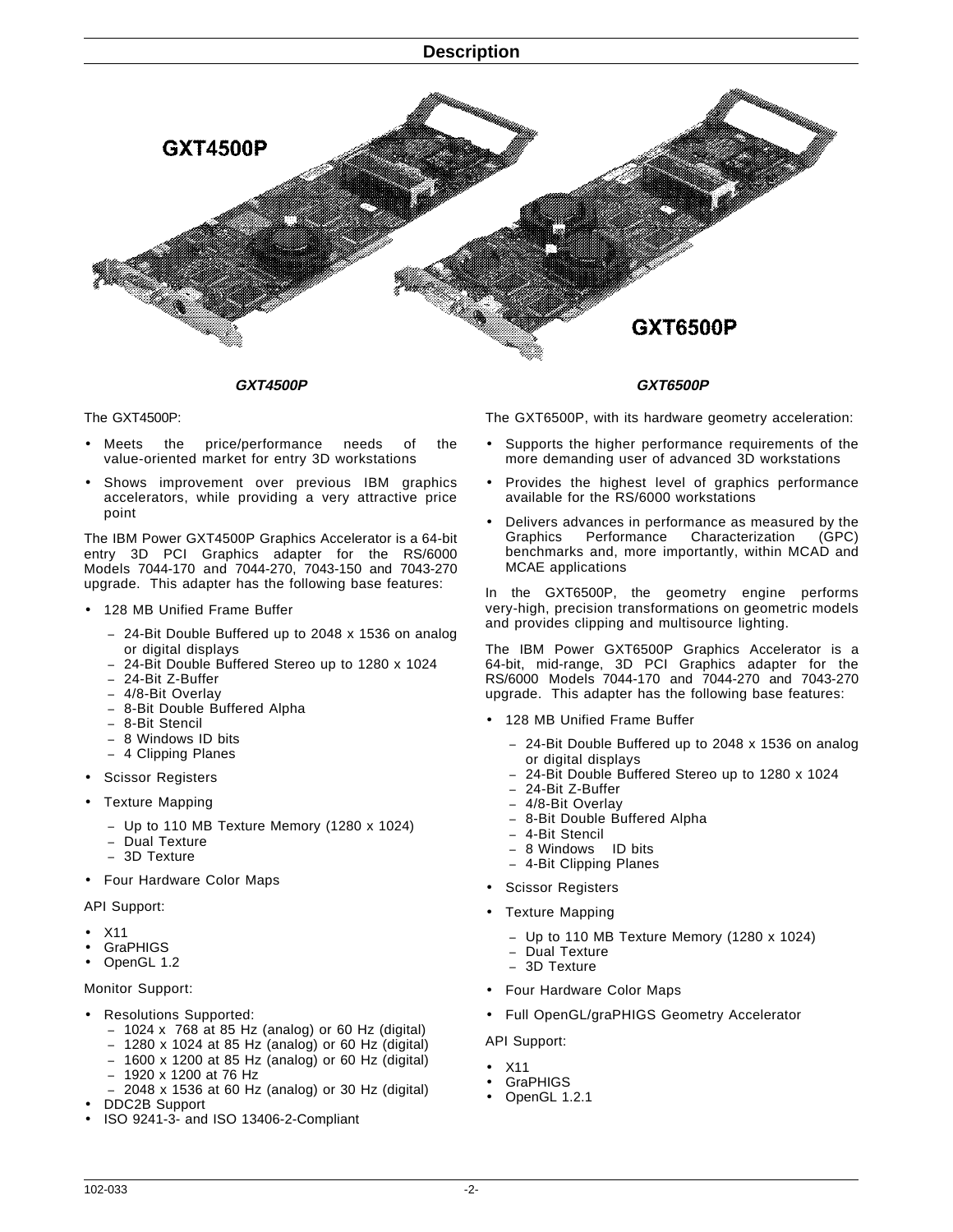#### Monitor Support:

- Resolutions Supported, 8/24 bits:
	- − 1024 x 768 at 85 Hz (analog) or 60 Hz (digital)
	- − 1280 x 1024 at 85 Hz (analog) or 60 Hz (digital)
	- − 1600 x 1200 at 85 Hz (analog) or 60 Hz (digital)
	- − 1920 x 1200 at 76 Hz
	- − 2048 x 1536 at 60 Hz (analog) or 30 Hz (digital)
- DDC2B Support
- ISO 9241-3 and ISO 13406-2 Compliant

#### **T210 Flat-Panel Display**

The T210 Flat-Panel Display offers:

- A large, 20.8-inch viewable image screen in a space-saving design
- High resolution, 2048 x 1536 pels (maximum), supports graphic-intensive applications
- Dual input **—** supports attachment via an analog or digital connector
- Picture-in-picture
- Tilt/swivel and lift positions for stand

#### **Euro Currency**

These products are not impacted by euro currency.

## **Product Positioning**

#### **Power GXT4500P**

The Power GXT4500P is the second highest performing IBM graphics accelerator available for the RS/6000. It replaces the GXT4000P on the 7044 Models 170 and 270, 7043 Model 150, and the 7043 Model 270 upgrade. The GXT4500P, coupled with the 7044 Model 270 450 MHz system, delivers its highest graphics workstation performance; however, GXT4500P, with Model 170 333 MHz-, 400 MHz-, and 450 MHz-based systems, delivers the best price/performance.

#### **Power GXT6500P**

The Power GXT6500P is the highest performing IBM graphics accelerator available for the RS/6000. It replaces the GXT6000P on the 7044 Models 170 and 270 and the 7043 Model 270 upgrade. The GXT6500P, coupled with the 7044 Model 270 450 MHz system, delivers its highest graphics workstation performance.

#### **Trademarks**

- POWER3 is a trademark of International Business Machines Corporation in the United States or other countries or both. RS/6000 and AIX are registered trademarks of International Business Machines Corporation in the United States or other countries or both.
- Windows is a registered trademark of Microsoft Corporation. Other company, product, and service names may be trademarks or service marks of others.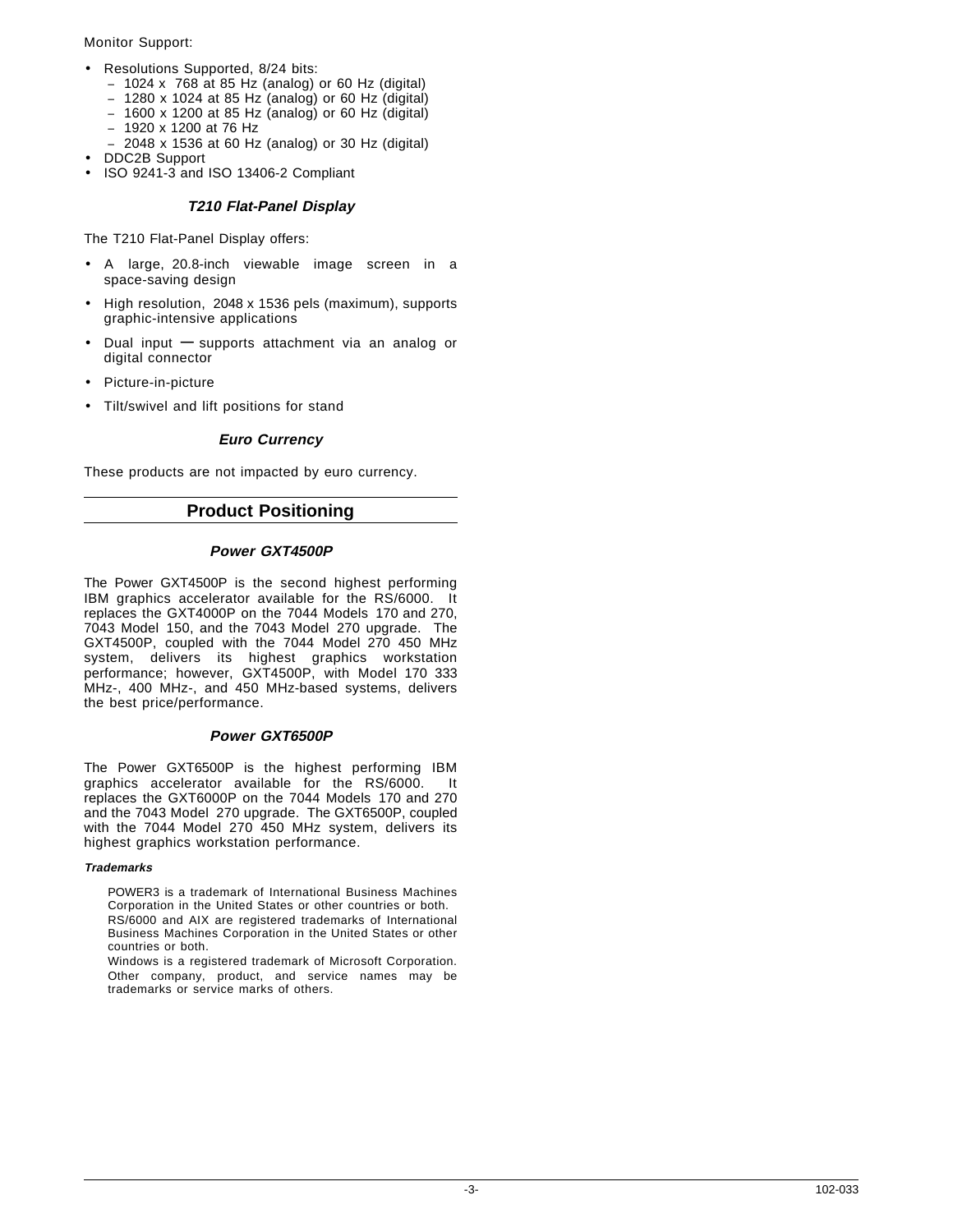

# **IBM US Announcement Supplemental Information**

#### February 5, 2002

**Graphics Accelerators**

#### **Publications**

The Power GXT4500P and Power GXT6500P Graphics Adapter Installation and Using Guide (SA23-1236) is shipped with the GXT4500P and GXT6500P Graphics Accelerators.

You can view or print this publication from the RS/6000 Install Options section of the RS/6000 System Books Web site at:

#### **http://www.rs6000.ibm.com/resource/hardware\_docs/**

The Publication Notification System (PNS) is available by order number. Customers who currently subscribe to PNS receive publication updates automatically.

The Publication Notification System (PNS) is available at:

#### **http://www.ibm.com/shop/publications/pns/**

#### **Technical Information**

**Physical Specifications:** Both adapters are packaged on standard single-slot PCI cards.

**Operating Environment:** The PCI interfaces are 64-bit, up to 66 MHz and 3.3 volts.

**Hardware Requirements:** A supported RS/6000 system is required.

#### **Software Requirements**

- AIX<sup>®</sup> V4.3.3 or
- AIX V5.1, or later
- Either or both 3D APIs, OpenGL, or graPHIGS, included with AIX V4.3.3 and AIX V5.1

#### **Planning Information**

#### **Cable Orders**

Display Cable Feature Number Matrix: The following chart shows the cable feature to graphics accelerator reference. Check your specific system model to determine which graphics accelerators are supported on which model.

| <b>Displays</b>                                                                                                                                                                                                                                    | <b>GXT120P/</b><br><b>GXT130P/</b><br><b>GXT110P</b><br>$(5D/DDC)^1$                                                                                                              | <b>GXT135P</b>                                                                                                                                       | GXT300P<br>(15D/DDC)                                                                                                                  |
|----------------------------------------------------------------------------------------------------------------------------------------------------------------------------------------------------------------------------------------------------|-----------------------------------------------------------------------------------------------------------------------------------------------------------------------------------|------------------------------------------------------------------------------------------------------------------------------------------------------|---------------------------------------------------------------------------------------------------------------------------------------|
| P70<br>P72 <sup>2</sup><br>P76 <sup>2</sup><br>P77 <sup>2</sup><br>P92 <sup>4</sup><br>P200<br>P201<br>P202 <sup>4</sup><br>P260 <sup>4</sup><br>P275 <sup>4</sup><br>6091-191<br>POWERDP17<br>POWERDP20<br>9516-B03<br>9511-Axx<br>T54A/<br>T54H/ | 4238<br>Display<br>Display<br>Display <sup>3</sup><br>Display<br>4238<br>4237<br>Display<br>Display<br>Display <sup>3</sup><br>NS <sup>5</sup><br>4217<br>4217<br>4217<br>Display | 4238<br>Display<br>Display<br>Display<br>Display<br>4238<br>4237<br>Display<br>Display<br>Display<br>ΝS<br><b>NS</b><br><b>NS</b><br>4217<br>Display | 4238<br>Display<br>Display<br>Display<br>Display<br>4238<br>4237<br>Display<br>Display<br>Display<br>ΝS<br>4217<br>4217<br>4217<br>ΝS |
| T540<br>9519-Axx                                                                                                                                                                                                                                   | Display                                                                                                                                                                           | Display                                                                                                                                              | <b>NS</b>                                                                                                                             |
| T85A<br>9493-Axx<br><b>T56A</b>                                                                                                                                                                                                                    | Display                                                                                                                                                                           | Display                                                                                                                                              | <b>NS</b>                                                                                                                             |
| 9494-xxx<br>T860                                                                                                                                                                                                                                   | <b>NS</b>                                                                                                                                                                         | Display                                                                                                                                              | <b>NS</b>                                                                                                                             |
| 9497-Axx<br>T86A                                                                                                                                                                                                                                   | Display <sup>3</sup>                                                                                                                                                              | Display                                                                                                                                              | Display                                                                                                                               |
| 6656-Hxx<br>T560                                                                                                                                                                                                                                   | NS                                                                                                                                                                                | Display                                                                                                                                              | NS                                                                                                                                    |
| 6658-Hxx<br>T84H                                                                                                                                                                                                                                   | Display <sup>3</sup>                                                                                                                                                              | Display                                                                                                                                              | NS                                                                                                                                    |
| 6659-Hxx<br>T210                                                                                                                                                                                                                                   | NS                                                                                                                                                                                | Display                                                                                                                                              | ΝS                                                                                                                                    |

This announcement is provided for your information only. For additional information, contact your IBM representative, call 800-IBM-4YOU, or visit the IBM home page at: http://www.ibm.com.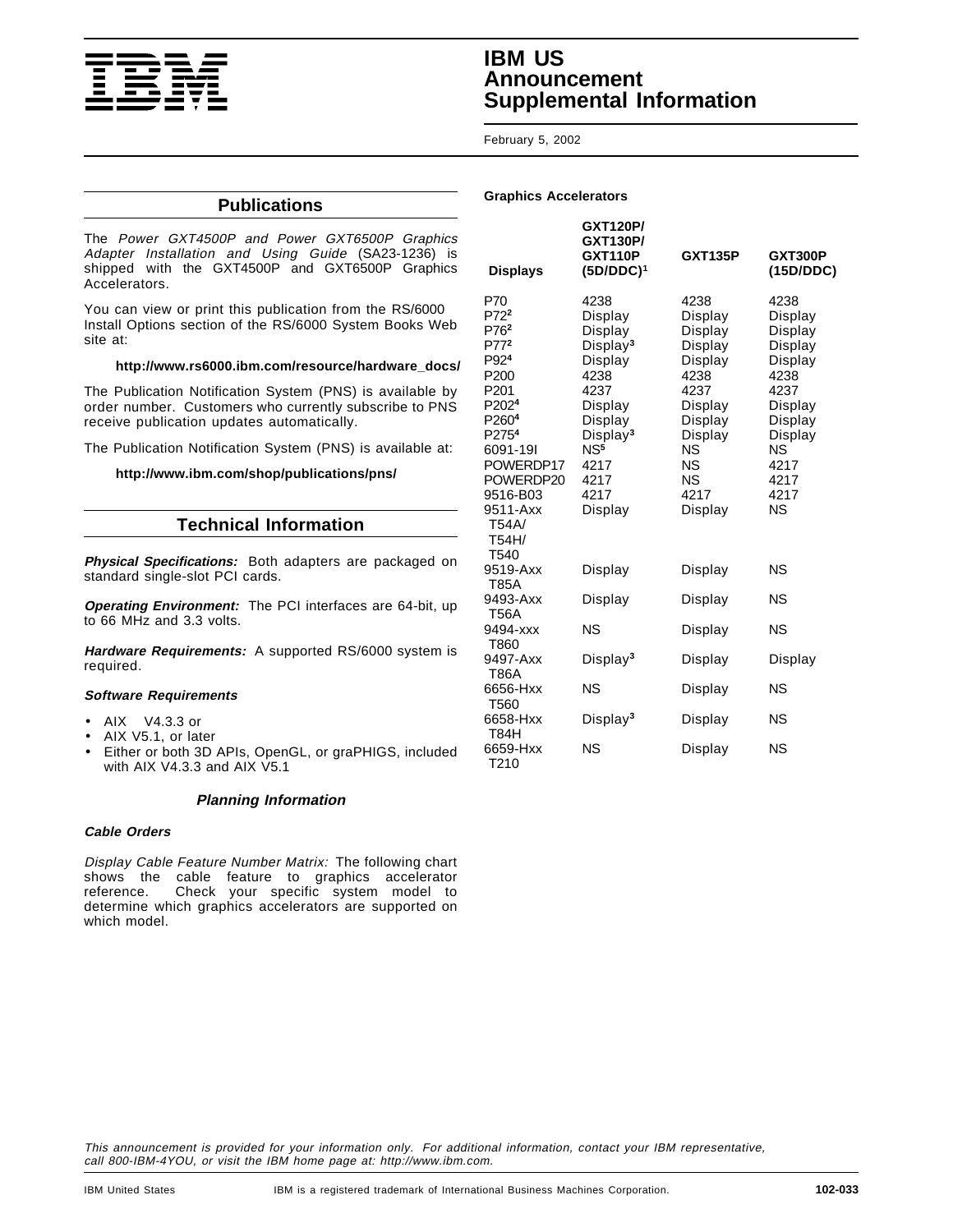| <b>Displays</b>                                                                                                                                                                                                                                                            | GXT2000P/<br><b>GXT3000P</b><br>(15D/DDC)                                                                                                  |    | GXT4000P/<br><b>GXT6000P</b><br>(DVI/DDC)                                                                                                                                                                     | GXT4500P/<br>GXT6500P<br>(DVI/DDC)                                                                                                                                                                                                 |
|----------------------------------------------------------------------------------------------------------------------------------------------------------------------------------------------------------------------------------------------------------------------------|--------------------------------------------------------------------------------------------------------------------------------------------|----|---------------------------------------------------------------------------------------------------------------------------------------------------------------------------------------------------------------|------------------------------------------------------------------------------------------------------------------------------------------------------------------------------------------------------------------------------------|
| P70<br>P72 <sup>2</sup><br>P76 <sup>2</sup><br>P77 <sup>2</sup><br>P92 <sup>4</sup><br>P <sub>200</sub><br>P <sub>201</sub><br>P <sub>2024</sub><br>P260 <sup>4</sup><br>P275 <sup>4</sup><br>6091-191<br>POWERDP17<br>POWERDP20<br>9516-B03<br>9511-Axx<br>T54A/<br>T54H/ | 4238<br>Display<br>Display<br>Display<br>Display<br>4238<br>4237<br>Display<br>Display<br>Display<br>42397<br>42397<br>42397<br>4217<br>ΝS |    | 42386<br>Display <sup>6</sup><br>Display <sup>6</sup><br>Display <sup>6</sup><br>Display <sup>6</sup><br>42386<br>42376<br>Display <sup>6</sup><br>Display<br>Display<br><b>NS</b><br>NS<br>NS<br>42176<br>NS | 42386<br>Display <sup>6</sup><br>Display <sup>6</sup><br>Display <sup>6</sup><br>Display <sup>6</sup><br>42386<br>42376<br>Display <sup>6</sup><br>Display<br>Display<br><b>NS</b><br><b>NS</b><br><b>NS</b><br>42176<br><b>NS</b> |
| T540<br>9519-Axx                                                                                                                                                                                                                                                           | Display                                                                                                                                    |    | NS                                                                                                                                                                                                            | Display                                                                                                                                                                                                                            |
| <b>T85A</b><br>9493-Axx<br><b>T56A</b>                                                                                                                                                                                                                                     | NS                                                                                                                                         |    | NS                                                                                                                                                                                                            | <b>NS</b>                                                                                                                                                                                                                          |
| 9494-xxx<br>T860                                                                                                                                                                                                                                                           | NS                                                                                                                                         |    | NS                                                                                                                                                                                                            | Display                                                                                                                                                                                                                            |
| 9497-Axx<br><b>T86A</b>                                                                                                                                                                                                                                                    | Display                                                                                                                                    |    | NS                                                                                                                                                                                                            | Display <sup>6</sup>                                                                                                                                                                                                               |
| 6656-Hxx<br>T560                                                                                                                                                                                                                                                           | NS                                                                                                                                         |    | NS                                                                                                                                                                                                            | <b>NS</b>                                                                                                                                                                                                                          |
| 6658-Hxx<br><b>T84H</b>                                                                                                                                                                                                                                                    | Display                                                                                                                                    | ΝS | Display                                                                                                                                                                                                       |                                                                                                                                                                                                                                    |
| 6659-Hxx<br>T210                                                                                                                                                                                                                                                           | NS                                                                                                                                         |    | <b>NS</b>                                                                                                                                                                                                     | Display                                                                                                                                                                                                                            |

- 
- 
- <sup>1</sup> GXT130P only<br>
<sup>2</sup> Captured 15-pin, D-shell cable.<br>
<sup>3</sup> Display -- the appropriate cable is included with the display.<br>
<sup>4</sup> Dual input on monitor.<br>
<sup>5</sup> Not Supported -- this display/adapter combination is not supported.

<sup>6</sup> Must use DVI to 15-pin D-shell converter supplied with the<br>
GXT4000P, GXT4500P, GXT6000P, or GXT6500P.

GXT4000P, GXT4500P, GXT6000P, or GXT6500P. **<sup>7</sup>** Feature number 4239 (3 BNC Cable) is recommended on GXT2000P and GXT3000P. Feature number 4217 is a 5 BNC cable (external in H and V synch).

#### **Security, Auditability, and Control**

These products use the security and auditability features of host software and application software.

The customer is responsible for evaluation, selection, and implementation of security features, administrative procedures, and appropriate controls in application systems and communications facilities.

#### **Terms and Conditions**

#### **Feature Section**

This product is available for purchase under the terms of the IBM Customer Agreement.

IBM hardware products are manufactured from new parts and used parts. In some cases, the hardware product may have been previously installed. Regardless, IBM′s warranty terms apply.

**MES Discount Applicable:** Equal to the volume commitment discount

**Field-Installable Feature:** Yes

**Warranty Period:** One year

**Customer Setup:** Yes, for machine types 7043, 7044, and 7028. No, for machine types 7026 and 7040.

**Licensed Internal Code:** Same license terms and conditions as designated machine

All other terms and conditions are the same as those applicable to the IBM Machine in which the feature is installed.